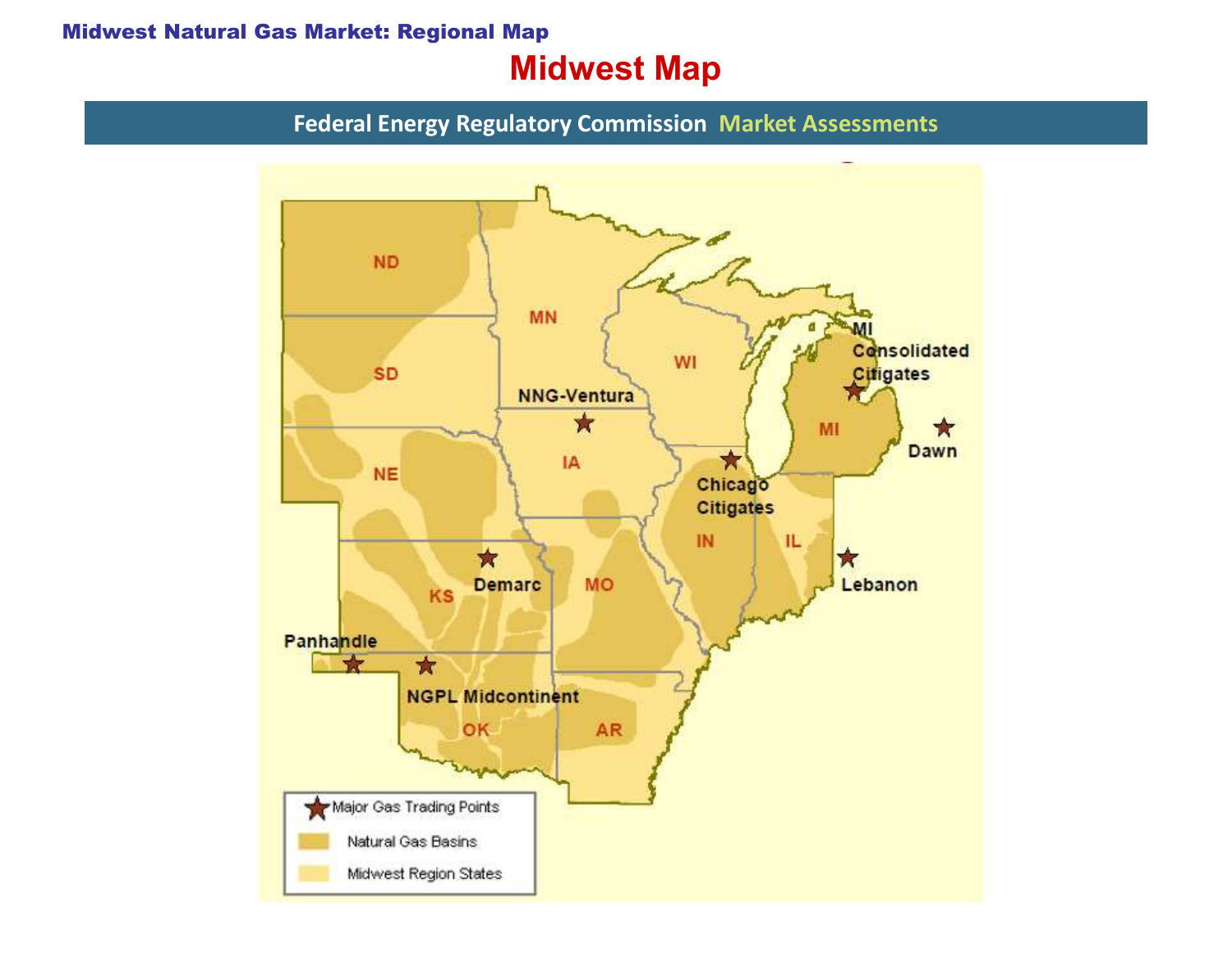### Midwest Day-Ahead Natural Gas Prices Midwest Natural Gas Market: Annual Hub Prices

| vest Natural Gas Market: Annual Hub Prices                                         |                                           |                                                                |                |                       |                        |         |              |
|------------------------------------------------------------------------------------|-------------------------------------------|----------------------------------------------------------------|----------------|-----------------------|------------------------|---------|--------------|
| <b>Midwest Day-Ahead Natural Gas Prices</b><br><b>Averaged Annually/Seasonally</b> |                                           |                                                                |                |                       |                        |         |              |
|                                                                                    |                                           | <b>Federal Energy Regulatory Commission Market Assessments</b> |                |                       |                        |         |              |
|                                                                                    |                                           |                                                                |                |                       |                        |         |              |
|                                                                                    |                                           |                                                                |                |                       |                        |         |              |
|                                                                                    |                                           |                                                                |                |                       |                        |         |              |
|                                                                                    |                                           |                                                                |                | <b>AECO C</b>         |                        |         |              |
|                                                                                    | <b>Average Day</b><br><b>Ahead Prices</b> | Chicago                                                        |                | Hub<br><b>Natural</b> | Dawn<br><b>Ontario</b> | NNG/NBP | <b>Henry</b> |
|                                                                                    | (S/MM)                                    | <b>City Gate</b>                                               | <b>MichCon</b> | Gas/USD               | <b>USD</b>             | Ventura | Hub          |
| 2019                                                                               | Annual                                    | 2.41                                                           | 2.35           | 1.67                  | 2.41                   | 2.38    | 2.51         |
|                                                                                    | Summer                                    | 2.16                                                           | 2.16           | 1.13                  | 2.19                   | 2.08    | 2.39         |
|                                                                                    | <b>Winter 2019/2020</b>                   | 1.97                                                           | 1.97           | 2.14                  | 2.02                   | 1.94    | 2.07         |
| 2020                                                                               | <b>Annual</b>                             | 1.89                                                           | 1.85           | 2.11                  | 1.87                   | 1.86    | 1.99         |
|                                                                                    | <b>Summer</b>                             | 1.79                                                           | 1.74           | 2.06                  | 1.78                   | 1.77    | 1.88         |
|                                                                                    | <b>Winter 2020/2021</b>                   | 6.37                                                           | 2.79           | 2.87                  | 2.82                   | 9.51    | 3.08         |
| 2021                                                                               | Annual                                    | 5.13                                                           | 3.63           | 3.46                  | 3.65                   | 6.39    | 3.84         |
|                                                                                    | <b>Summer</b>                             | 3.74                                                           | 3.69           | 3.42                  | 3.71                   | 3.65    | 3.87         |
|                                                                                    | <b>Winter 2021/2022</b>                   | 4.35                                                           | 4.31           | 4.38                  | 4.37                   | 4.38    | 4.50         |
|                                                                                    |                                           | 4.43                                                           | 4.37           | 4.51                  | 4.46                   | 4.48    | 4.61         |
|                                                                                    | <b>Annual</b>                             |                                                                |                |                       |                        |         |              |
| YTD<br>2022                                                                        | <b>Summer</b>                             |                                                                |                |                       |                        |         |              |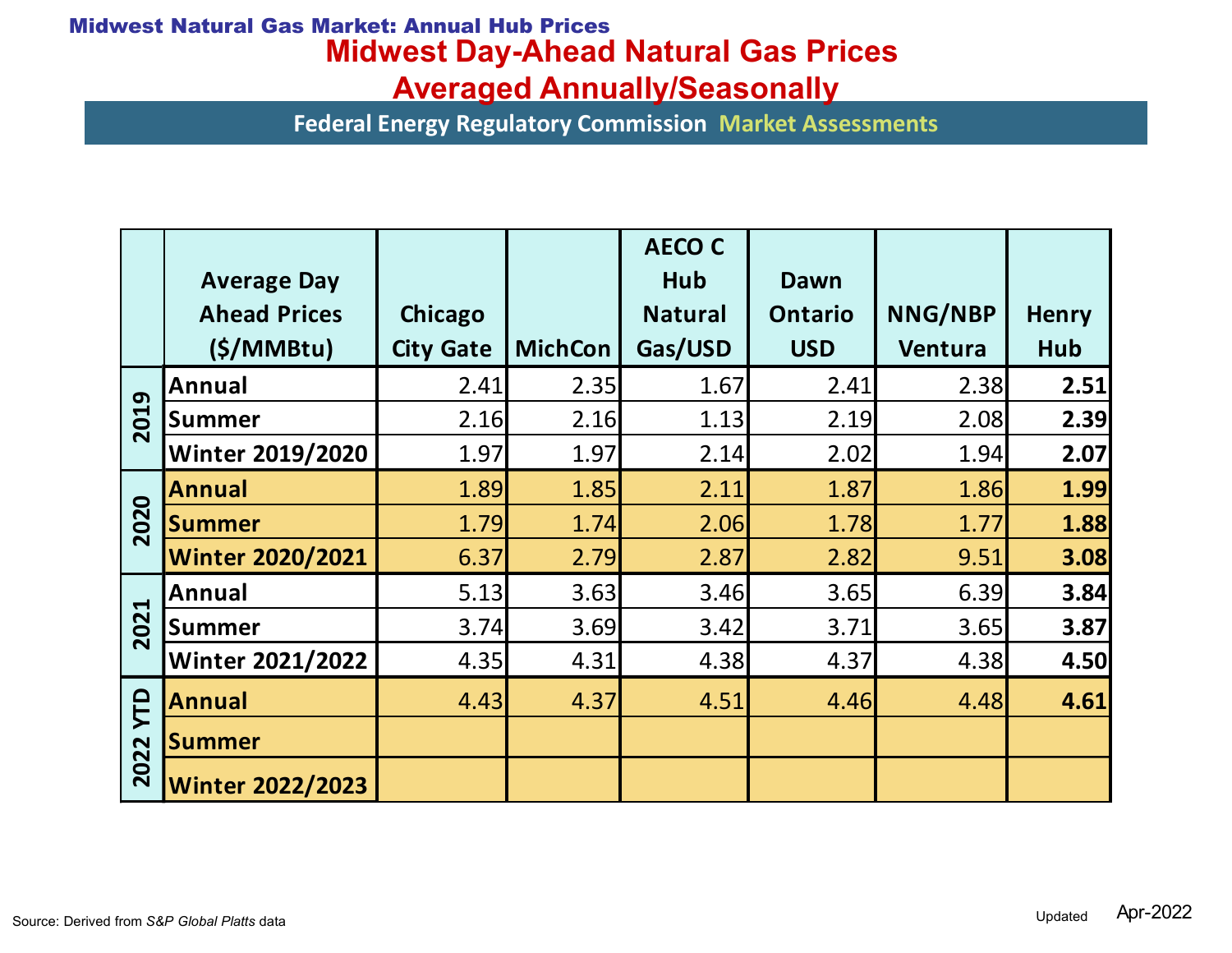# Midwest Day-Ahead Prices

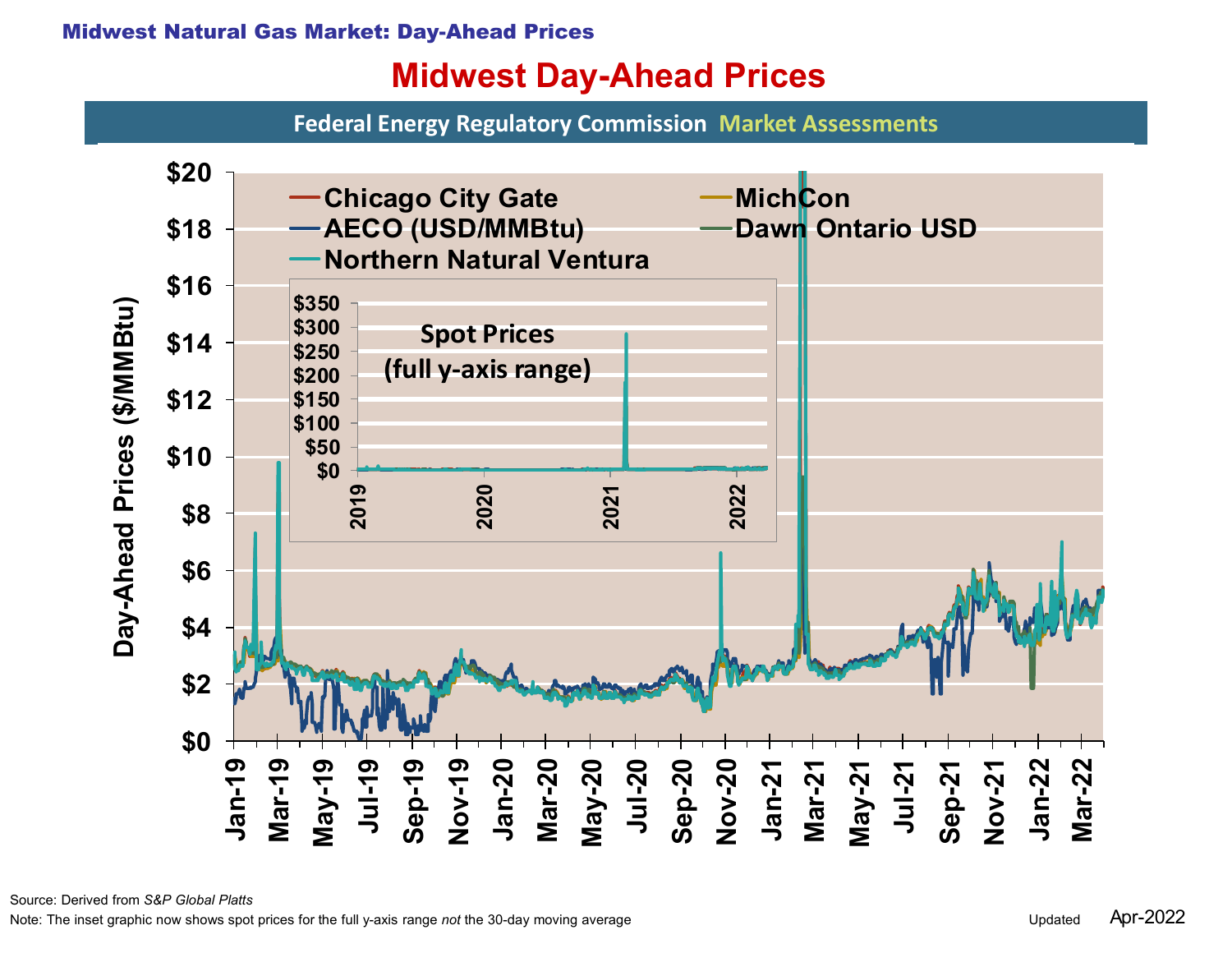### Midwest Natural Gas Market: Average Basis to Henry Hub Midwest Day-Ahead Basis

Federal Energy Regulatory Commission Market Assessments



Source: Derived from S&P Global Platts data

Note: The inset graphic now shows spot basis for the full y-axis range not the 30-day moving average.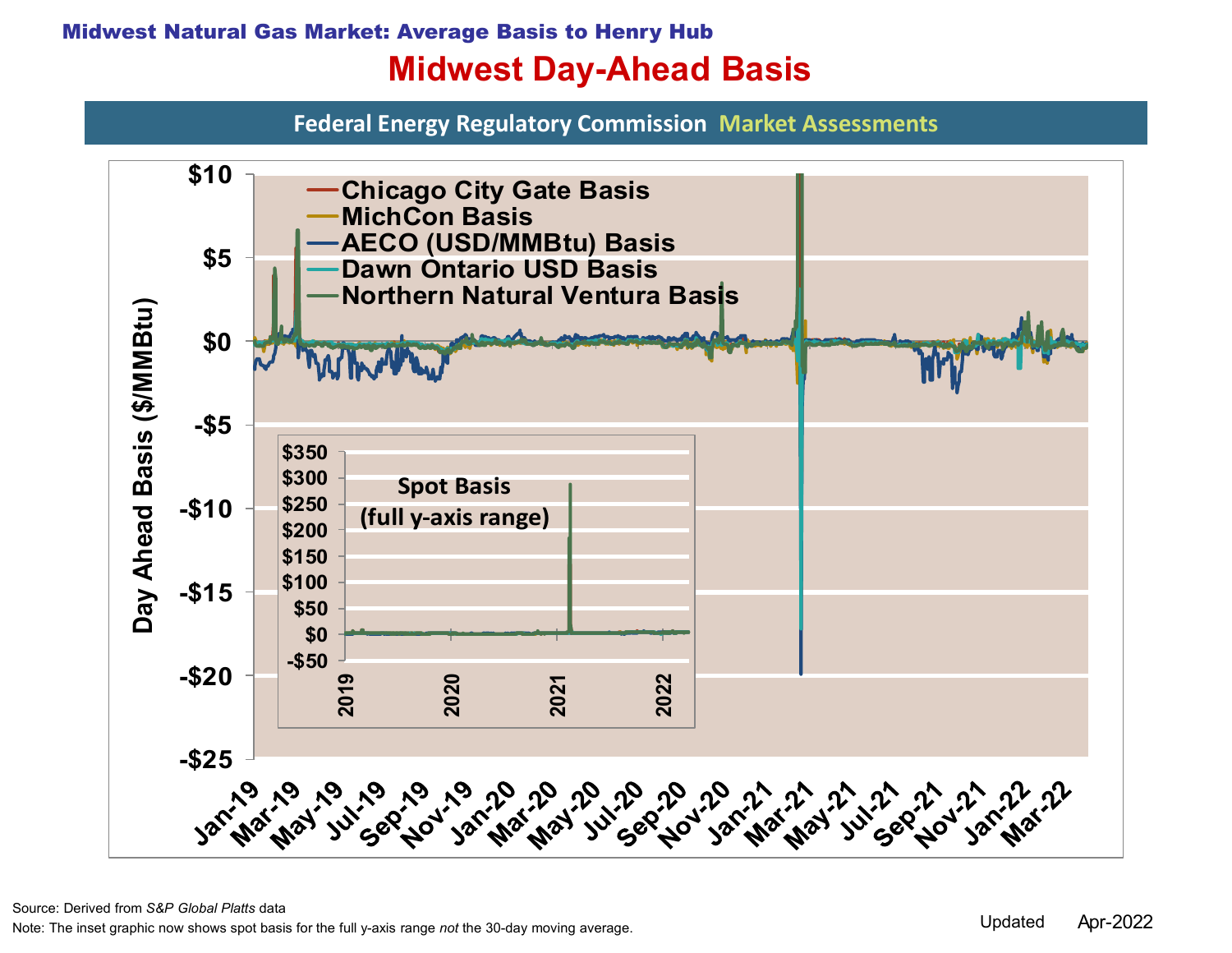#### Midwest Natural Gas Market: Average Monthly Basis

# Midwest Day-Ahead Basis To Henry Hub Averaged Monthly

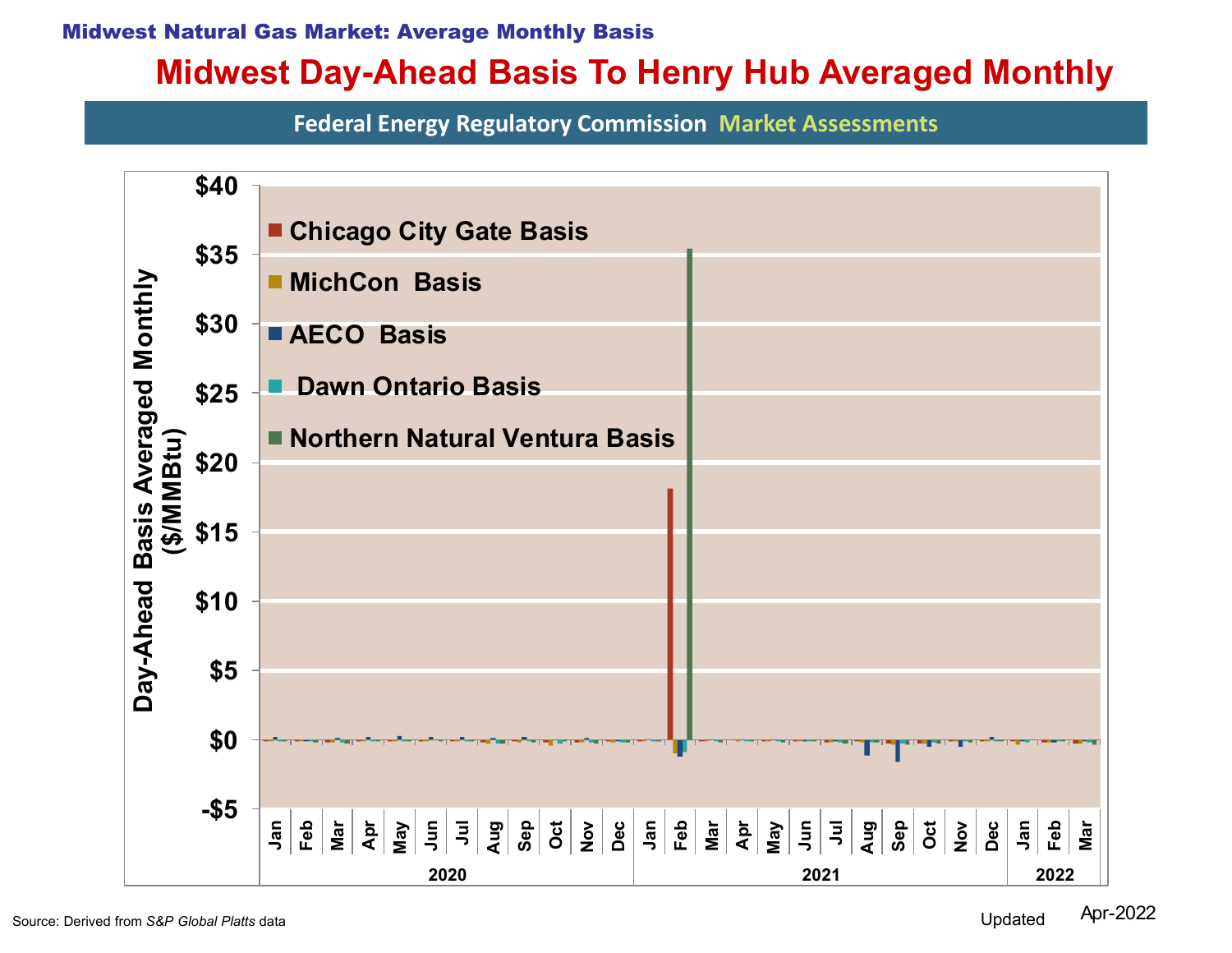#### Midwest Natural Gas Market: Daily Demand

### Daily Midwest Natural Gas Demand All Sectors